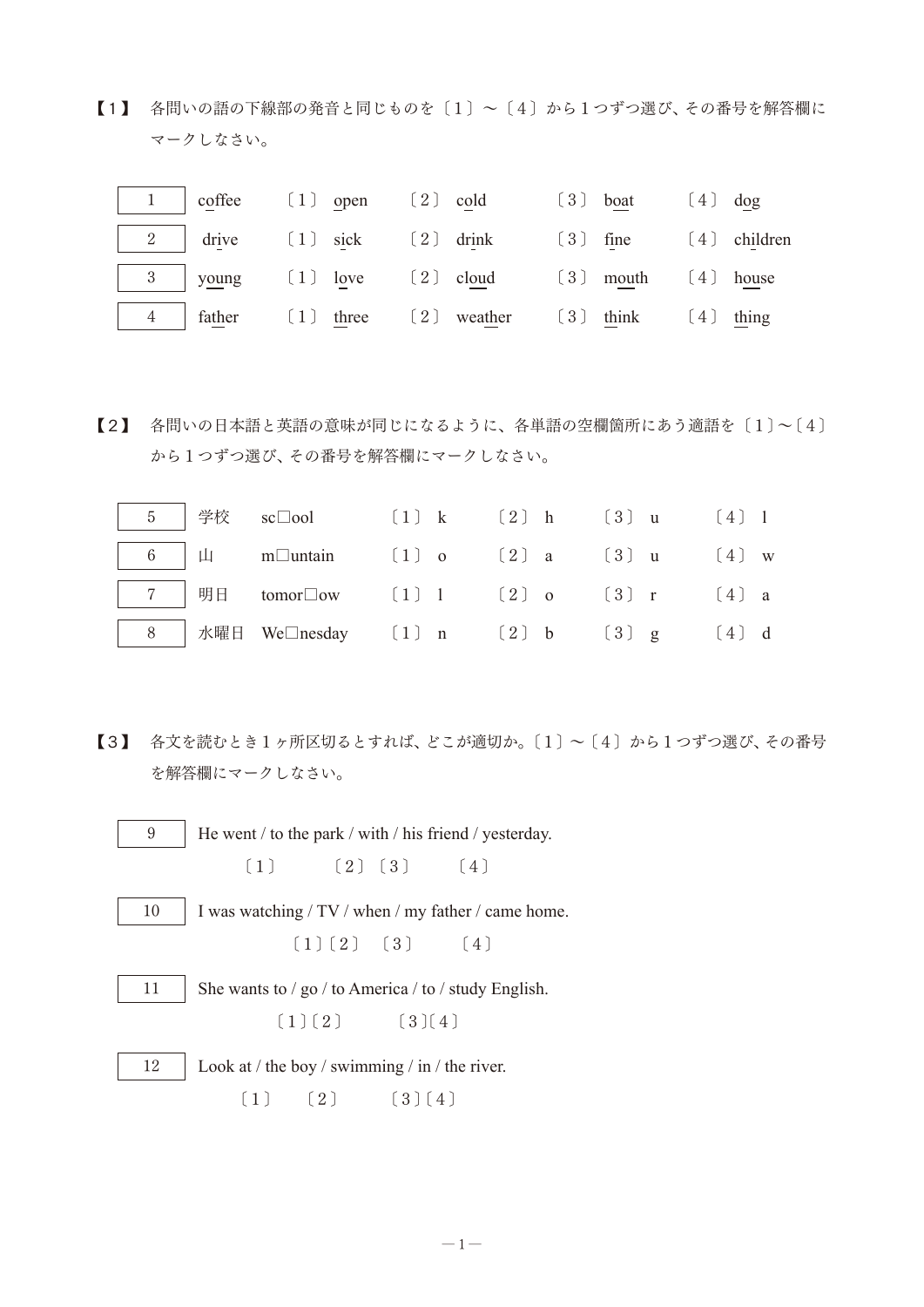【4】 KenとTomの会話文のうち、最も強く発音する語(句)を $(1) \sim (4)$ から1つずつ選び、そ の番号を解答欄にマークしなさい。

| 13 | Ken: What are you reading?                     |  |  |  |  |  |  |  |
|----|------------------------------------------------|--|--|--|--|--|--|--|
|    | Tom: I'm reading a book on Japanese history.   |  |  |  |  |  |  |  |
|    | (1) (2) (3) (4)                                |  |  |  |  |  |  |  |
| 14 | Ken: Which do you like better, dogs or cats?   |  |  |  |  |  |  |  |
|    | Tom: I like dogs better than cats.             |  |  |  |  |  |  |  |
|    | $[1] [2] [3]$ $[4]$                            |  |  |  |  |  |  |  |
| 15 | Ken: How long have you lived in Fukuoka City?  |  |  |  |  |  |  |  |
|    | Tom: I have lived here for three years.        |  |  |  |  |  |  |  |
|    | $(1)$ $(2)$ $(3)$ $(4)$                        |  |  |  |  |  |  |  |
| 16 | Ken: Do you know how old that young girl is?   |  |  |  |  |  |  |  |
|    | Tom: I don't know, but she looks six or seven. |  |  |  |  |  |  |  |
|    | [1] [2] [3] [4]                                |  |  |  |  |  |  |  |

【5】 各文の()の入る適切な語を〔1〕~〔4〕から1つずつ選び、その番号を解答欄に マークしなさい。

| 17 | You must write a letter () Chinese. |                                                     |                       |         |              |  |  |
|----|-------------------------------------|-----------------------------------------------------|-----------------------|---------|--------------|--|--|
|    | $(1)$ in                            | $\left( 2\right)$ on                                | $\left[3\right]$ with | (4)     | at           |  |  |
| 18 |                                     | Spring, summer, fall and winter are the words for ( |                       | $\cdot$ |              |  |  |
|    |                                     | $(1)$ hours $(2)$ days $(3)$ weeks                  |                       | (4)     | seasons      |  |  |
| 19 | He is $($ $)$ to music now.         |                                                     |                       |         |              |  |  |
|    | $\left(1\right)$ listen             | $(2)$ listening $(3)$ to listen                     |                       |         | [4] listened |  |  |
| 20 |                                     | English is () all over the world.                   |                       |         |              |  |  |
|    |                                     | $(1)$ speak $(2)$ speaking $(3)$ spoken             |                       | (4)     | spoke        |  |  |
| 21 |                                     | Thank you for () me with my homework.               |                       |         |              |  |  |
|    | (1)<br>help                         | $(2)$ helping $(3)$ to help                         |                       | (4)     | helped       |  |  |
| 22 | Would you like something hot (      | $\sqrt{2}$                                          |                       |         |              |  |  |
|    | [1]<br>drink                        | $\left[2\right]$ drinking $\left[3\right]$ to drink |                       | (4)     | drank        |  |  |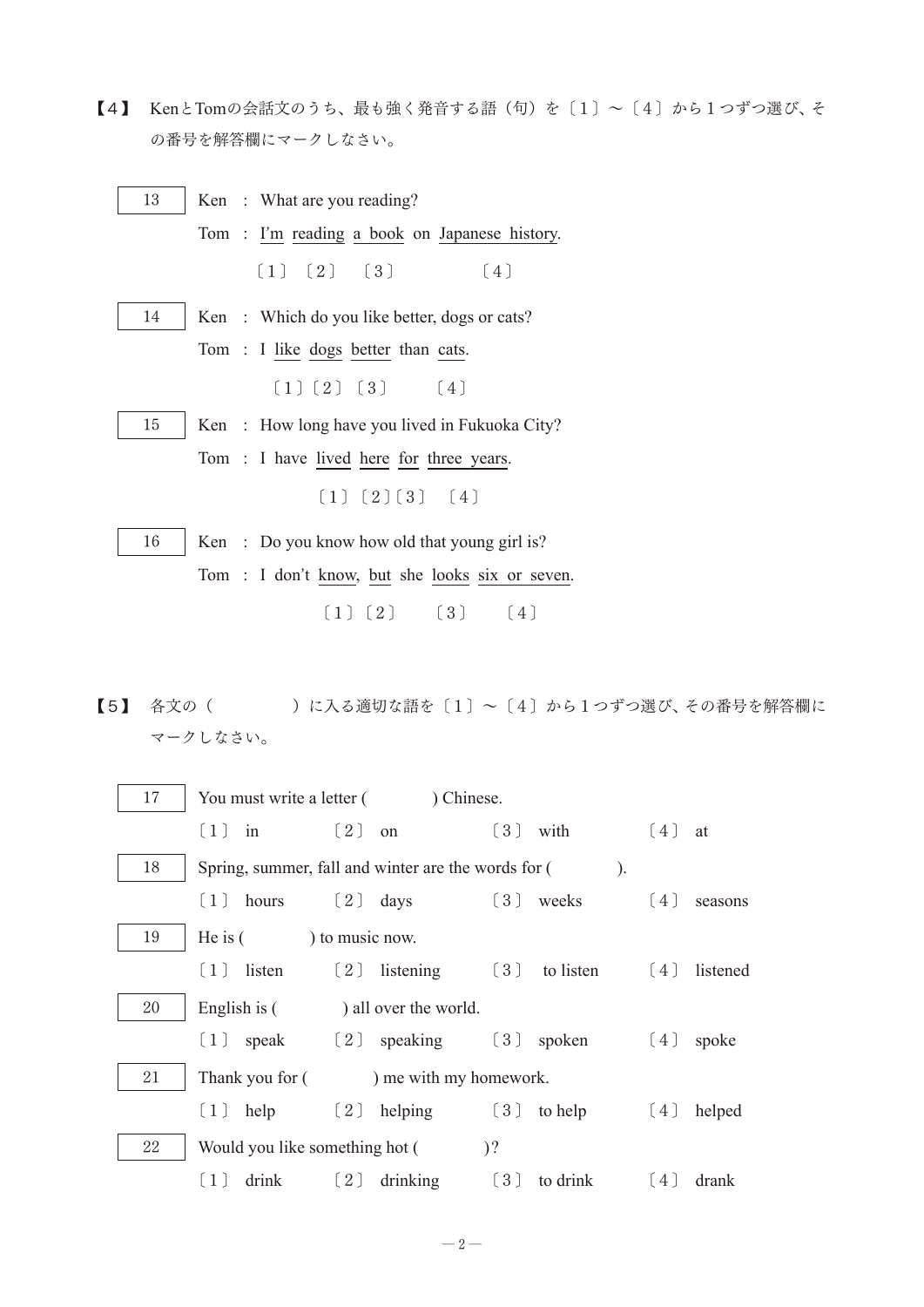

【6】 各日本文の意味に合うように、語を並べかえ英文を完成させるとき、〔1〕~〔4〕より適切な 語を1つずつ選び、その番号を解答欄にマークしなさい。

私はコンピュータの使い方を知っています。  $I \nvert \begin{array}{c} 27 \\ 28 \end{array}$  | to ( 29 ) the ( 30  $(1)$  use  $(2)$  know  $(3)$  computer  $(4)$  how ピアノを弾いている少女は私の姉です。 The girl  $\begin{pmatrix} 31 & 1 \end{pmatrix}$  is  $\begin{pmatrix} 32 & 1 \end{pmatrix}$  the  $\begin{pmatrix} 33 & 1 \end{pmatrix}$  is my  $\begin{pmatrix} 34 & 1 \end{pmatrix}$ . 〔1〕 playing 〔2〕 sister 〔3〕 who 〔4〕 piano

 $\llbracket 7 \rrbracket$  各日本文に対応する英文の( )に入る適切な1語を〔1〕~〔4〕より1つずつ選び、 その番号を解答欄にマークしなさい。なお、文頭にくる文字も全て小文字にしています。

| 35 | ユミさんをお願いします。                        |       | ) I speak to Yumi, please? |
|----|-------------------------------------|-------|----------------------------|
| 36 | どの鉛筆があなたのものですか。                     |       | ) pencil is yours?         |
| 37 | ここでタバコを吸ってはいけません。                   | You ( | ) not smoke here.          |
| 38 | これは彼が撮った写真です。                       |       | This is a picture he (     |
|    | which<br>$\lfloor 2 \rfloor$<br>may | took  | must                       |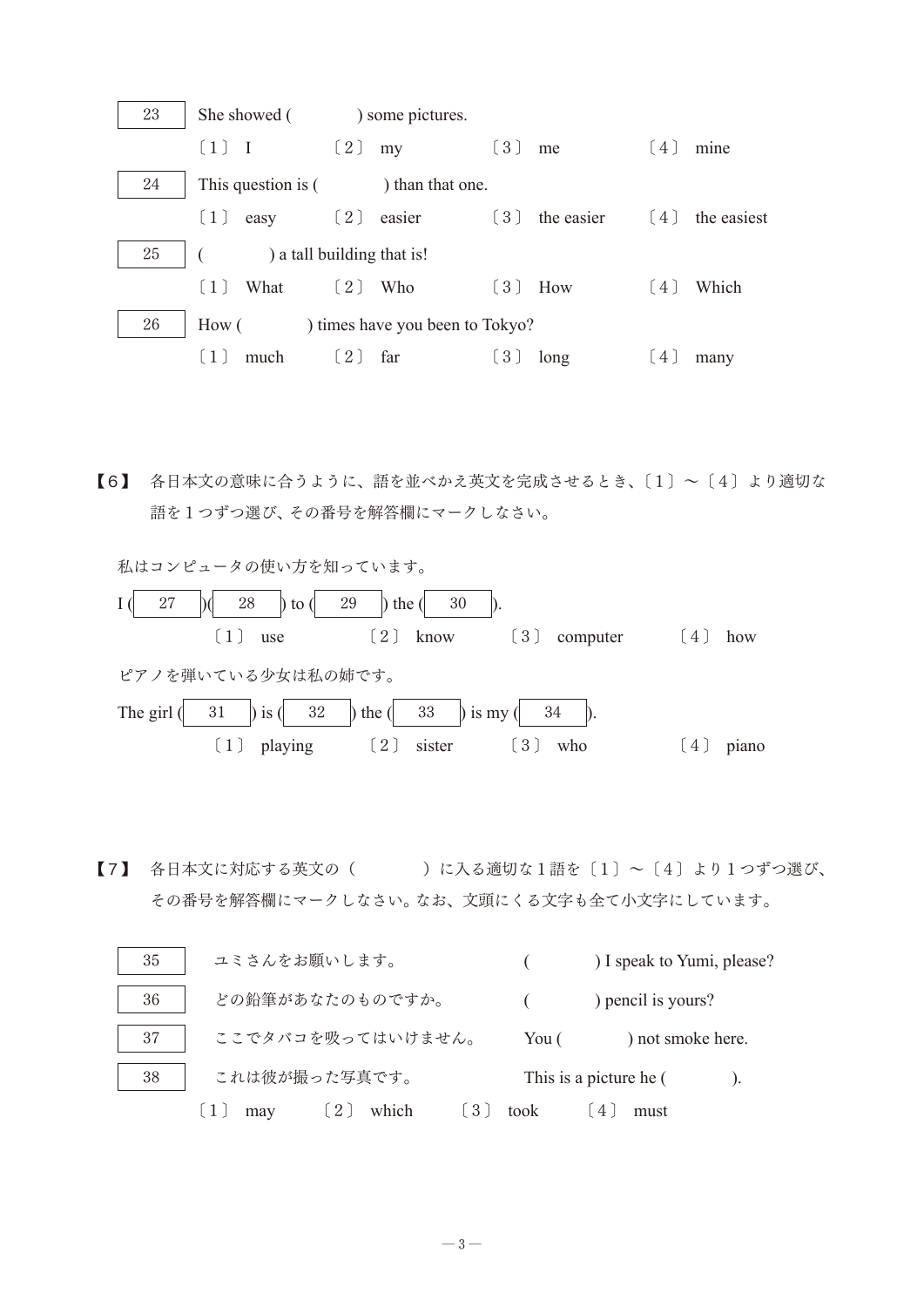【8】 KenとMaryの各会話文において( )に入る適切な1語を〔1〕~〔4〕より1つずつ 選び、その番号を解答欄にマークしなさい。

Ken :  $\begin{pmatrix} 39 \end{pmatrix}$  do you have for lunch?

Mary : I have milk and a hamburger.

- Ken :  $\begin{pmatrix} 40 \\ 0 \end{pmatrix}$  do you visit every year?
- Mary : I visit America.
- Mary :  $\begin{pmatrix} 41 \\ 9 \end{pmatrix}$  played the guitar in the concert?
- Ken : Our teacher did.
- Mary :  $\left(\frac{42}{ } \right)$  is more popular, baseball or soccer?
- Ken : Baseball is.
	- 〔1〕 Which 〔2〕 Where 〔3〕 What 〔4〕 Who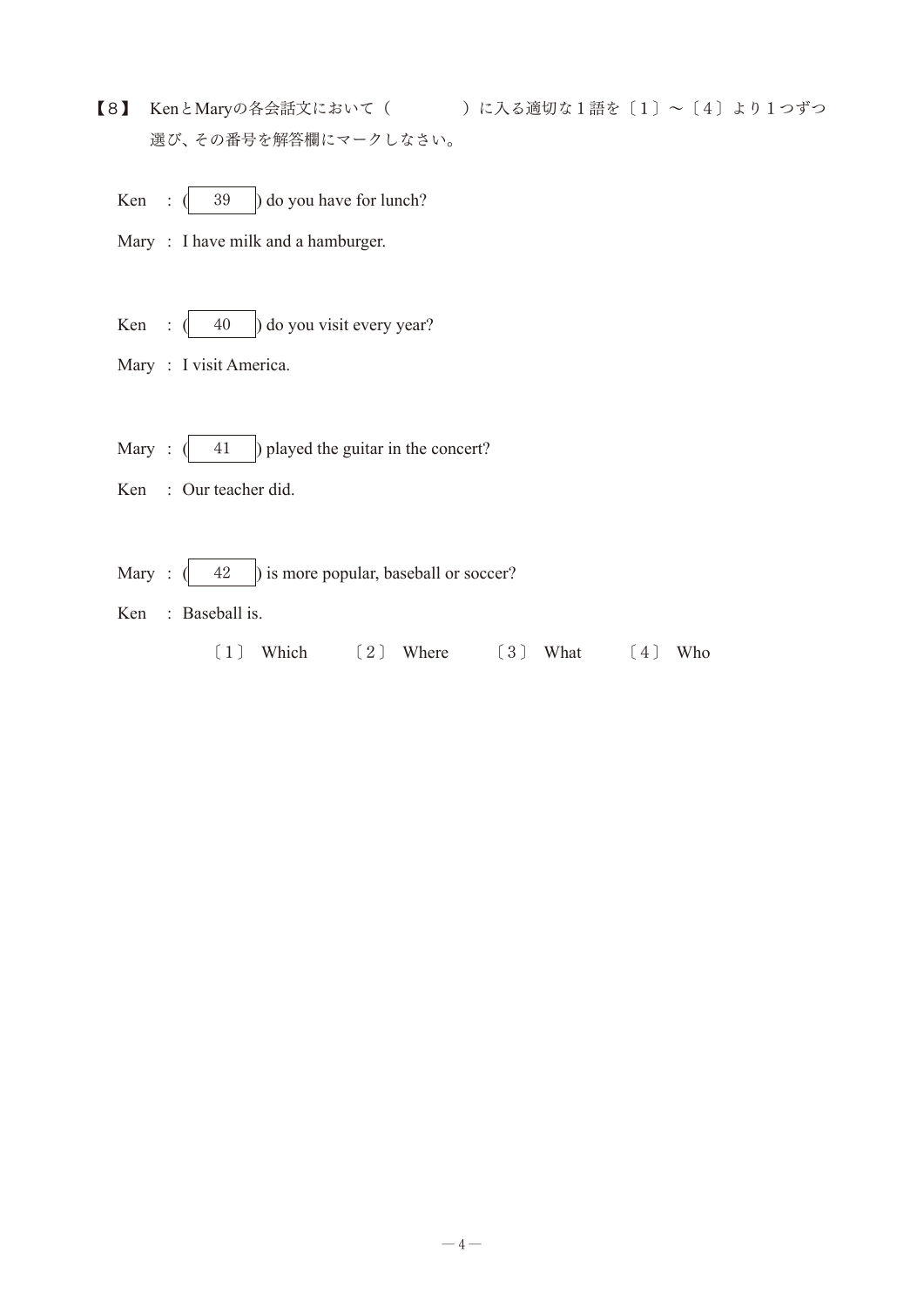【9】 各イラストの示している職業について説明している英文を下記の語群の〔1〕~〔4〕より1つ ずつ選び、その番号を解答欄にマークしなさい。



- 〔2〕 His (Her) job is to draw pictures.
- 〔3〕 He (She) is a person who checks or cures sick people at the hospital.
- 〔4〕 He (she) reports the weather to many people.